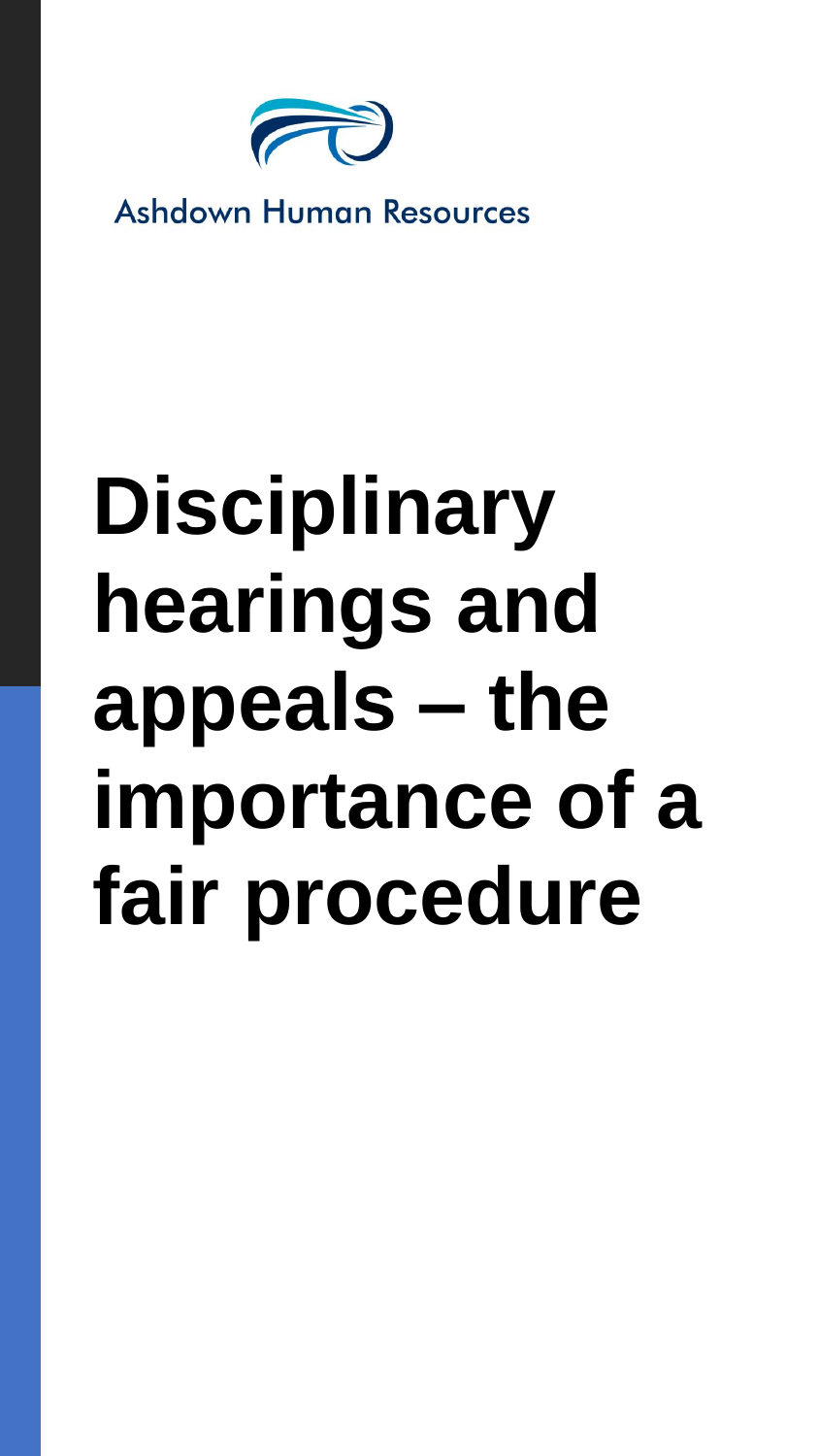

# Disciplinaries – the importance of a fair procedure

## **The Golden Rule**

If you need to take disciplinary action against an employee, you must always follow a fair procedure or you could face a costly Employment Tribunal claim. This means that you should follow the ACAS code of practice, which although not law, tribunals expect it to be closely followed by employers. A failure to do so could make an otherwise fair dismissal unfair. In addition, if either party has unreasonably failed to comply with the code, a tribunal has discretion to adjust any award by up to 25%, depending on which party was at fault. Currently employees with two years' service have the right to claim unfair dismissal but special arrangements exist for in situations where someone is dismissed for certain reasons with special protections, for example a dismissal on health and safety grounds or for whistleblowing.

The disciplinary procedure is not just about imposing sanctions, but should also be seen as a way of helping and encouraging improvement where employee performance or conduct is unsatisfactory.

#### **Warnings procedure**

Apart from where gross misconduct is involved, the normal pattern of warnings has the following stages:

- First written warning
- Final written warning
- Dismissal.

In some cases all three stages will be applied, but where the situation is particularly serious a First Written Warning can be the first sanction, followed by dismissal.

In other cases informal action may be more appropriate, for example coaching or additional training.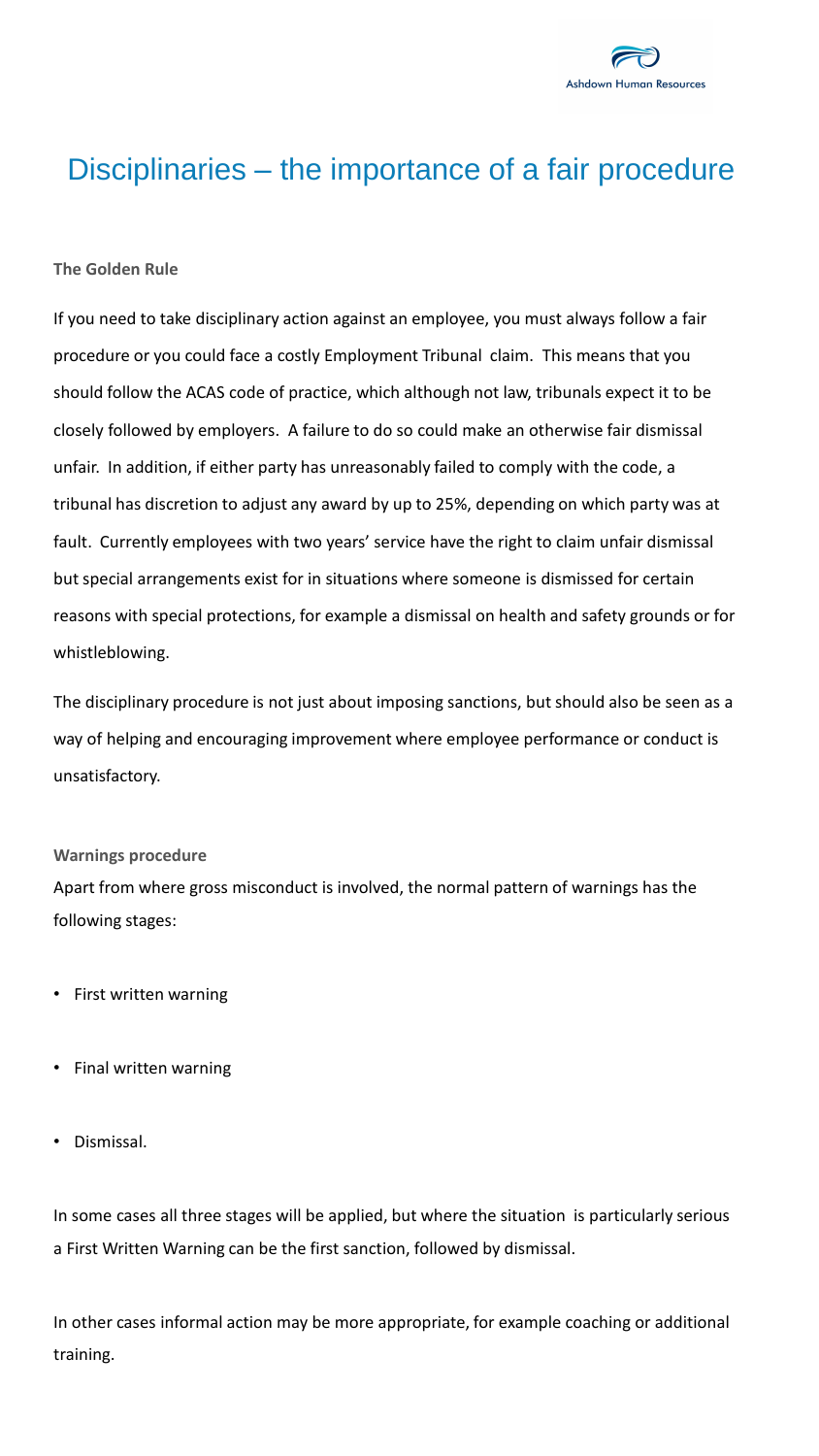

# **General principles of the ACAS code**

The following general rules should be followed:

- Issues should be raised and dealt with promptly meetings and decisions should not be unreasonably delayed
- Employers should act consistently
- If necessary an investigation should take place by someone other than the person chairing the disciplinary hearing
- Employees should be informed of all the concerns about their conduct or performance with evidence as appropriate, and be given the opportunity to state their case
- Employees have the normal right of accompaniment at all formal meetings
- Employees should be given the right to appeal against any disciplinary warning.

## **Investigations**

Sometimes the situation may be complex and a manager should be appointed to establish the facts promptly before recollections fade. Wherever possible the person carrying out the investigation should not be connected to the employee or the facts giving rise to the investigation.

The investigation may involve obtaining statements from witnesses. The witnesses statements sshould be written up and checked and signed by each witness. In some cases it may be necessary for the witness statements to be given on an anonymous basis, and the employee themselves may also be asked to give their own account of events before the decision is made to hold a formal disciplinary hearing. There is no right of accompaniment at this stage.

Other forms of evidence should be gathered, eg call recordings, CCTV, timesheets, door entry reports, expenses claims, customer complaints etc.

The investigating manager should produce a report, consisting of all the evidence available which should be passed to another manager who will decide whether a formal disciplinary meeting should be held.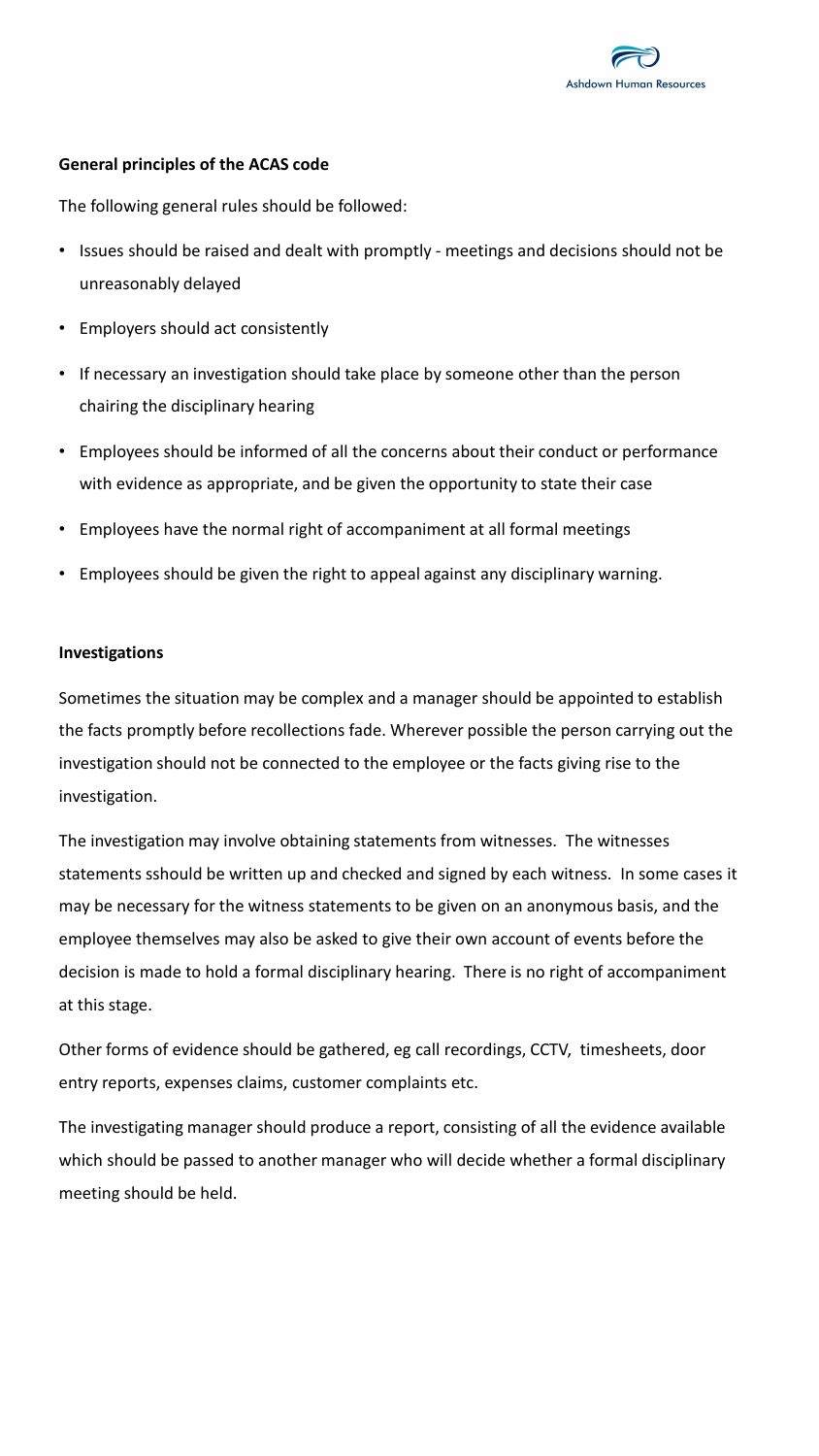

#### **Suspension**

Where there are serious concerns, for example a reasonable belief of gross misconduct, consideration should be given to a brief period of paid suspension while the case is investigated. It should be made clear to the employee that suspension is not considered to be a disciplinary sanction.

#### **KEY STAGES OF THE DISCIPLINARY PROCEDURE**

The following are the key stages of the procedure itself.

#### • **Provide the employee with full details of the allegations made**

This should include the investigation report, all forms of evidence, witness statements etc

- Invitation to attend a disciplinary hearing the letter should contain details of the time and place of the hearing, the employee's right of accompaniment (a fellow employee or trade union representative) and the name of the person chairing the hearing. At least 48 hours' notice should be given. If the employee is off sick, then the meeting should be delayed until they return to work.
- No decision should be made until the hearing has taken place
- At the hearing the employee should be given the opportunity to state their case
- Another member of staff should be present to take notes.
- The person chairing the meeting should hold the meeting in good faith, keeping an open mind and fairly consider any explanations put forward by the employee.
- After the hearing has taken place the notes should be written up and checked, and only then should a decision be made. Factors to take into account when deciding whether a warning should be given include the employee's previous record, length of service and any mitigating circumstances applying in the particular case.

#### **Disciplinary warnings**

If a formal warning is deemed appropriate, then this should be confirmed in writing, including the right of appeal and also stating the length of time for the warning to remain in force, for example for 12 months.